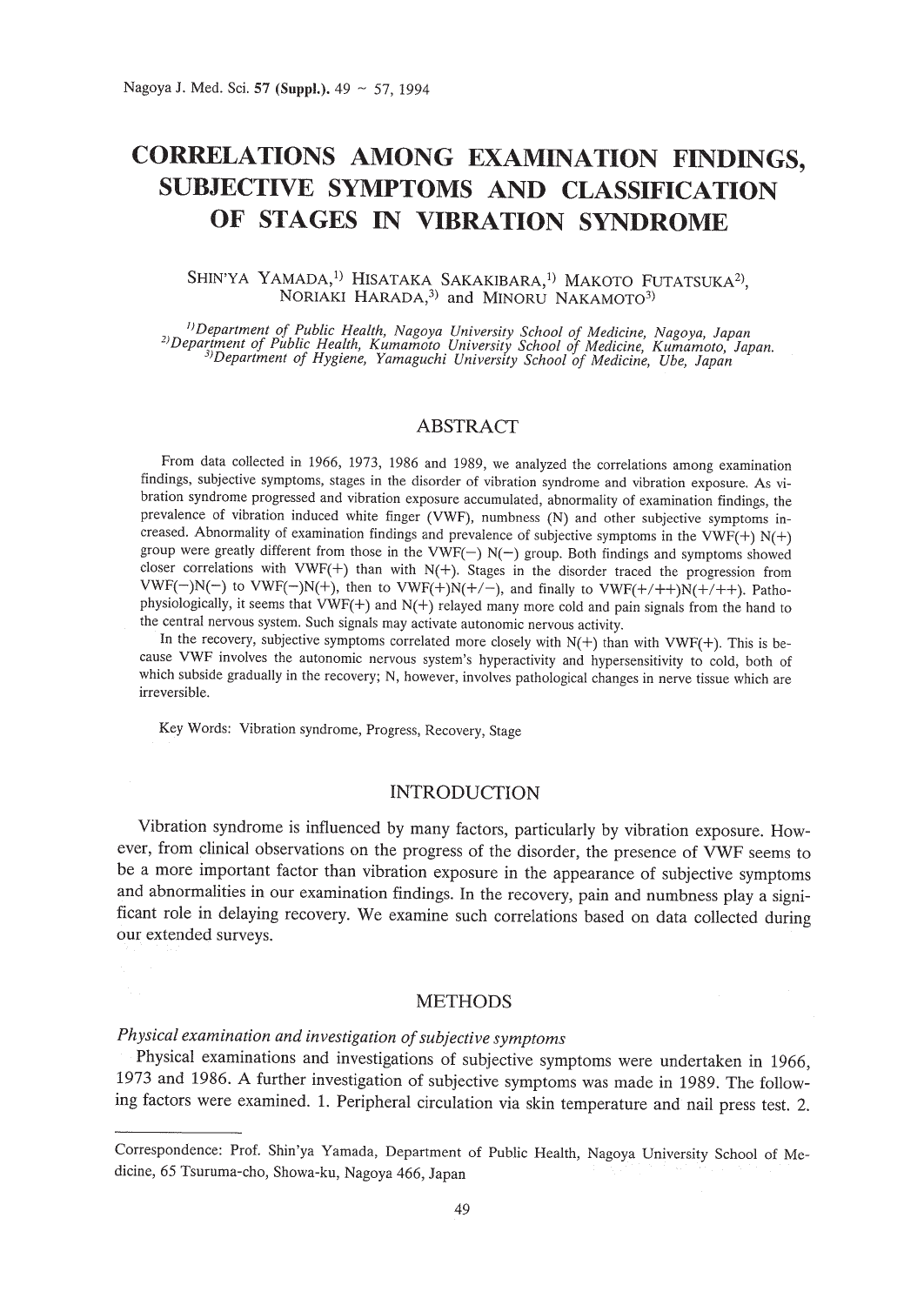Raynaud's phenomenon. 3. Peripheral sensation threshold levels via pain and vibratory sensation. 4. Grasping power. 5. Hearing levels. Subjective symptoms were identified by use of a questionnaire interview. **In** 1988, a survey scored subjective complaints according to the severity of symptoms in which  $0 =$  none,  $1 =$  slight,  $2 =$  moderate and  $3 =$  severe, and circulatory disturbances as subjective symptoms according to the frequency of VWF attacks in which  $0 =$ none,  $1 = \text{cold in hand without VWF}$ ,  $2 = \text{occasional attacks}$ , and  $3 = \text{frequent attacks}$ .

#### *Subjects*

The subjects in the 1966 test were 224 chain saw operators in the national forests, in the 1973 test 515 chain saw operators in private forests, and in the 1986 test 340 chain saw and pneumatic hammer operators in private enterprises.

372 of 515 operators in the 1973 test ranged in age from 30 to 59. 372 were divided into three groups based on years of chain saw operation: under 5 years; 5 to 9 years; and 10 years or more. These groups contained 85, 151, and 136 workers, respectively. (Table 1)

Subjects in each year tested were divided into four groups. Each group included four characteristic types: VWF(+)N(+); VWF(+)N(-); VWF(-)N(+); and VWF(-)N(-). The VWF(+) type included sufferers of occasional and frequent VWF attacks (VWF+ and VWF++) and  $N(+)$  type included those with mild and severe cases of numbness ( $N+$  and  $N++$ ). Then subjects in each VWF-N group were matched in age and years of operation: 38 pairs in the 1996 test (total 152), 36 **in** the 1973 (total 144), 28 or 28X2 (=56) in the 1986 (total 168). (Table 2,3,4)

**In** the 1989 test, 2619 national forest workers registered with occupational vibration syndrome were diagnosed. The mean elapsed time since all had ceased chain saw operation ranged from 15 to 17 years. Two groups were formed: a retired workers group of 1233 men in their sixties; the other of 960 active workers in their fifties (for a total 2193 subjects). Each of these groups was comprised of four subgroups; VWF(+)N(+); VWF(+)N(-); VWF(-)N(+); and VWF(-)N(-). The VWF(+) workers included both frequent  $(++)$  and severe  $(+)$  sufferers of VWF, while the  $N(+)$  workers experienced severe  $(++)$  and mild  $(+)$  numbness and tingling.

Another division of the total 2193 **in** 1989 subjects was made comprising three N groups [severe  $(++)$ , moderate  $(+)$  and non-sufferers $(-)$ ], and two age groups (50- and 60-year-old) (Table 5).

# RESULTS

Table 1 shows the results analysed in terms of years of chain saw operation. There were three groups: under 5 years; 5 to 9 years; and over 10 years. Mean age in each group was 42.7 to 43.2 years. The difference in mean age was not significant. However, in those over 10 years, the difference in vibratory sensation was significant. There was also a significant difference **in** the prevalence of VWF between those over 10 years and those 5 to 9 years. And, finally, the degrees of numbness and tingling, hypersensitivity to cold, forgetfulness, feeling of heavy headedness and irritability were significant **in** the over 10 year group.

Table 2 to 4 show results of examinations and subjective symptoms **in** four VWF-N groups in the 1966, 73, 86 test. Differences of age and years of operation of workers in each VWF-N group in each year test were not significant. Abnormalities observed in examination results and prevalence of subjective symptoms in each year test occurred in the descending order of: VWF(+)N(+); VWF(+)N(-); VWF(-)N(+); and VWF(-)N(-). This suggested that VWF is an important factor for progress.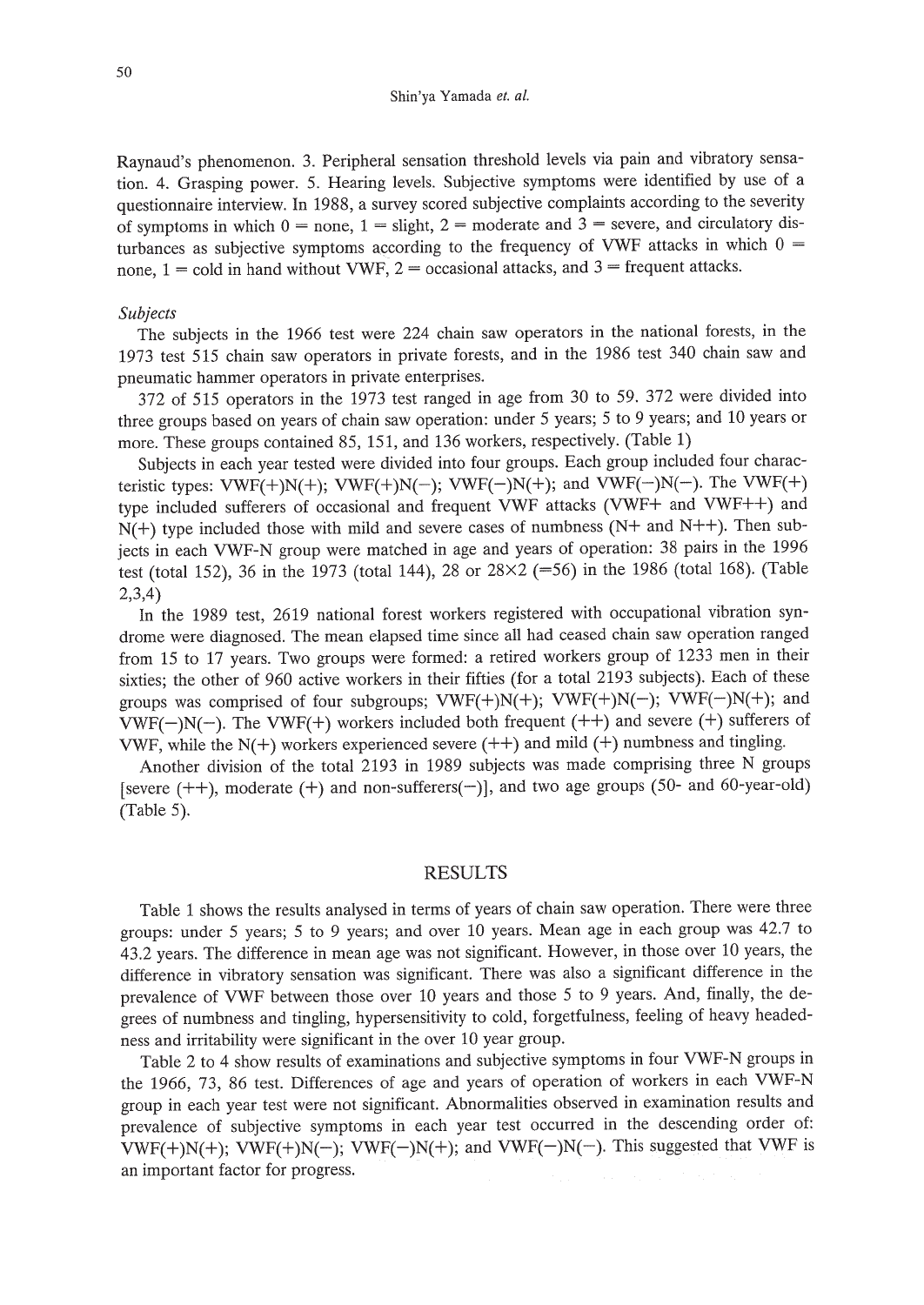#### CLINICAL PICTURES AND STAGES

| Chain saw operation                      | over 10 years    | $5 - 9$ years   | below 5 years   |
|------------------------------------------|------------------|-----------------|-----------------|
| Number of chain saw operators            | 136              | 151             | 85              |
| Mean age                                 | $42.7 \pm 7.4$   | $43.2 \pm 7.7$  | $43.2 \pm 8.5$  |
| Years of chain saw operation             | $11.7 \pm 2.2$   | $6.7 \pm 1.3$   | $2.7 \pm 1.2$   |
| <b>VWF</b>                               | $*$ *79 (58.1%)  | $*82(54.3\%)$   | $24(28.2\%)$    |
| Physical examination                     |                  |                 |                 |
| Skin temperature $(^{\circ}C)$           | $29.9 \pm 4.0$   | $29.3 \pm 4.2$  | $29.3 \pm 3.8$  |
| Skin temperature (5 min. after cooling)  | $21.4 \pm 5.4$   | $20.3 \pm 5.2$  | $20.8 \pm 5.1$  |
| Skin temperature (10 min. after cooling) | $25.9 \pm 5.0$   | $24.8 \pm 5.0$  | $25.4 \pm 5.0$  |
| Nail press test (seconds)                | $2.5 \pm 1.1$    | $2.5 \pm 1.2$   | $2.4 \pm 1.0$   |
| Pain sensation $(g)$                     | $14.9 \pm 10.6$  | $14.5 \pm 10.9$ | $14.8 \pm 10.0$ |
| Pain sensation (after cooling)           | $20.6 \pm 11.4$  | $19.3 \pm 11.7$ | $19.0 \pm 10.0$ |
| Vibratory sensation (dB)                 | $**15.6 \pm 9.0$ | $13.2 \pm 2.7$  | $11.8 \pm 7.1$  |
| Vibratory sensation (after cooling)      | $25.7 \pm 10.1$  | $24.0 \pm 10.5$ | $23.2 \pm 10.3$ |
| Grasping power (kg)                      | $43.4 \pm 8.6$   | $44.0 \pm 7.8$  | $43.8 \pm 8.0$  |
| Subjective symptoom                      |                  |                 |                 |
| <b>Numbness</b>                          | **84 $(61.8\%)$  | 66 (43.7%)      | 34 $(40.0\%)$   |
| Hypersensitivity to cold                 | $**53(39.0\%)$   | 46 $(30.5\%)$   | 19 (22.4%)      |
| Difficulty in fine finger movement       | 24 (17.6%)       | $17(11.3\%)$    | $8(9.4\%)$      |
| Fatigue                                  | **68 (50.0%)     | 62 (41.1%)      | $26(30.6\%)$    |
| Forgetfulness                            | **49 (36.0%)     | 34(22.5%)       | $16(18.8\%)$    |
| Sleep disturbance                        | 32 (23.5%)       | $35(23.2\%)$    | $12(14.1\%)$    |
| Hyperperspiration                        | 24 (17.6%)       | 26 (17.2%)      | $10(11.8\%)$    |
| Heavy headedness                         | **31 $(22.8\%)$  | 21 (13.9%)      | $6(7.1\%)$      |
| Tinnitus                                 | $31(22.8\%)$     | 30 (19.9%)      | $12(14.1\%)$    |
| Irritability                             | $*$ *27 (19.9%)  | 13 $(8.6\%)$    | $3(3.5\%)$      |

Table 1. Years of operation, examination results and subjective symptoms of chain saw operators in private forests (1973)

\*\*, \*:  $p < 0.01$ ,  $p < 0.05$ 

The differences between  $VWF(-)N(-)$  and the other groups were statistically significant ( $p < 0.01$  or  $p < 0.05$ ) in the following items. In the 1966 test: skin temperature in VWF(+)N(+); nail-press test in VWF(+); vibratory and pain sensation in VWF(+) and N(+); hearing level in VWF(+); and grasping power in VWF(+)N(+) ( $p < 0.01$  or  $p < 0.05$ ). (Table 2) In the 1973 test: skin temperature in VWF(+); nail-press test value in VWF(+) and  $VWF(-)N(+)$ ; threshold of pain sensation in  $VWF(+)$ ; and hypersensitivity to cold, difficulty in fine finger movement, fatigue, sleep disturbance and headache in  $VWF(+)N(+)$ . (Table 3)

In the 1986 test: skin temperature and vibratory sensation in  $VWF(+)N(+)$ , pain sensation in fingers and feet in  $N(+)$  and  $VWF(+)N(-)$ ; hypersensitivity to cold in  $VWF(+)$  and feelings of heavy headedness and tinnitus in  $VWF(+)N(+)$ . (Table 4)

Table 5 shows investigation results into subjective symptoms in the 1986 survey of 2193 workers who had long since ceased to operate chain saws. These results show the characteristic profile of subjective symptoms in recovery. The results of each subgroup were compared with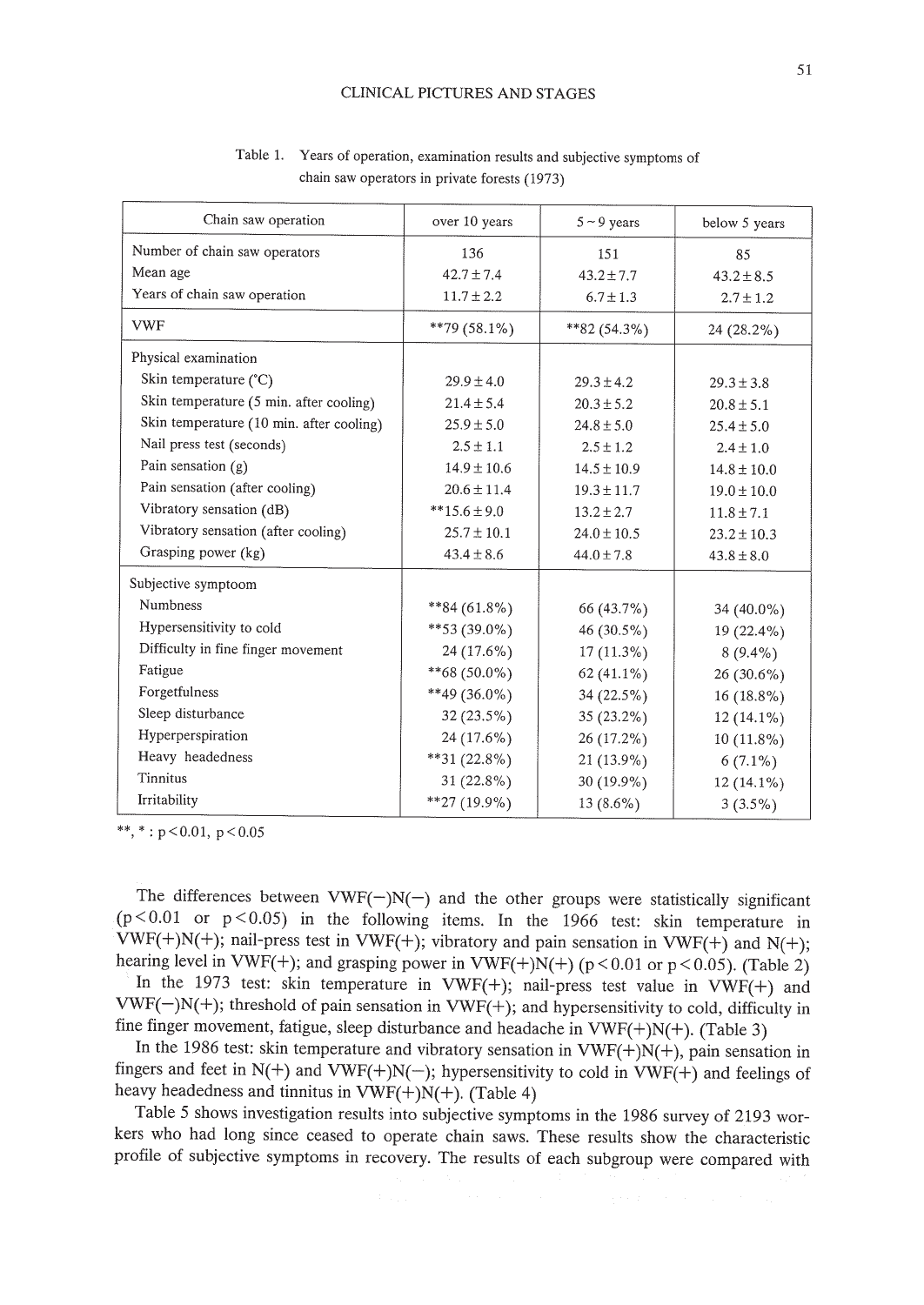|                                          | $VWF(+)N(+)$     | $VWF(+)N(-)$      | $VWF(-)N(+)$    | $VWF(-)N(-)$    |
|------------------------------------------|------------------|-------------------|-----------------|-----------------|
| <b>VWF</b>                               | $++$ or $+$      | $^{+}$            |                 |                 |
| <b>Numbness</b>                          | $++$ or $+$      |                   | $^{+}$          |                 |
| Number                                   | 38               | 38                | 38              | 38              |
| Mean age                                 | $40.9 \pm 5.5$   | $40.3 \pm 5.9$    | $40.3 \pm 6.0$  | $40.2 \pm 5.9$  |
| Years of chain saw operation             | $6.3 \pm 2.2$    | $6.6 \pm 1.8$     | $7.4 \pm 2.0$   | $7.0 \pm 1.5$   |
| Physical examination (at $18$ to $19$ C) |                  |                   |                 |                 |
| Skin temperature $(^{\circ}C)$           | $*$ 26.0 ± 3.5   | $26.7 \pm 3.1$    | $26.4 \pm 4.0$  | $27.9 \pm 3.4$  |
| Skin temperature (after cooling)         | $*23.9 \pm 4.5$  | $24.3 \pm 3.8$    | $25.2 \pm 4.8$  | $26.3 \pm 4.1$  |
| Nail press test (seconds)                | $*2.6 \pm 1.5$   | $*2.4 \pm 0.9$    | $1.8 \pm 0.9$   | $2.0 \pm 0.8$   |
| Nail press test (after cooling)          | $*3.7 \pm 2.3$   | $**3.5 + 1.8$     | $2.6 \pm 1.3$   | $2.7 \pm 1.1$   |
| Vibratory sensation                      | $*2.7 \pm 1.0$   | **2.5 ± 0.9       | $2.5 \pm 2.2$   | $1.9 \pm 0.7$   |
| Vibratory sensation (after cooling)      | $**5.2 \pm 3.3$  | $*4.0 \pm 2.5$    | $*4.2 + 2.7$    | $3.0 \pm 1.7$   |
| Pain sensation $(g)$                     | $*3.2 \pm 2.7$   | $*2.8 \pm 2.1$    | $*3.5 \pm 5.8$  | $1.3 \pm 2.0$   |
| Pain sensation (after cooling)           | $*$ 6.9 ± 6.4    | $*5.2 \pm 4.6$    | $4.9 \pm 6.4$   | $2.7 \pm 4.4$   |
| Hearing level (dB)                       | $*30.8 \pm 13.2$ | $**36.6 \pm 16.6$ | $32.8 \pm 15.3$ | $26.4 \pm 15.5$ |
| Grasping power (kg)                      | $*39.7 \pm 6.4$  | $40.5 \pm 6.4$    | $40.7 \pm 5.8$  | $42.2 \pm 5.6$  |

Table 2. VWF, N, and examination results of chain saw operators in national forests (1966)

VWF +: occasional VWF attacks VWF ++: frequent VWF attacks  $N +$ : mild numbness and tingling  $N +$ : severe numbness and tingling

| Table 3. VWF, N, examination results and subjective symptoms of chain saw operators in private forests (1973) |  |  |  |  |  |  |
|---------------------------------------------------------------------------------------------------------------|--|--|--|--|--|--|
|---------------------------------------------------------------------------------------------------------------|--|--|--|--|--|--|

|                                                           | $VWF(+)N(+)$     | $VWF(+)N(-)$     | $VWF(-)N(+)$    | $VWF(-)N(-)$    |
|-----------------------------------------------------------|------------------|------------------|-----------------|-----------------|
| <b>VWF</b>                                                | $++$ or $+$      | $+$              |                 |                 |
| <b>Numbness</b>                                           | $++$ or $+$      |                  | $^{+}$          |                 |
| Number                                                    | 36               | 36               | 36              | 36              |
| Age                                                       | $42.6 \pm 5.8$   | $42.7 \pm 5.6$   | $42.2 \pm 6.3$  | $43.2 \pm 6.1$  |
| Years of chain saw operation                              | $7.9 \pm 2.7$    | $7.9 \pm 2.7$    | $8.0 \pm 2.7$   | $8.0 \pm 2.7$   |
| Physical examination                                      |                  |                  |                 |                 |
| Skin temperature (10 min. after cooling $({}^{\circ}C)$ ) | $*$ *23.6 ± 5.8  | $*23.6 \pm 4.9$  | $26.7 + 4.6$    | $26.3 \pm 4.1$  |
| Nail press test (after cooling) (seconds)                 | $**4.6 \pm 2.2$  | $**4.7 \pm 3.0$  | $**3.9 \pm 2.5$ | $3.1 \pm 1.4$   |
| Vibratory sensation (dB)                                  | $15.4 \pm 8.6$   | $13.5 \pm 8.2$   | $13.8 \pm 7.1$  | $13.3 \pm 8.4$  |
| Vibratory sensation (after cooling)                       | $26.4 \pm 10.9$  | $25.5 \pm 10.3$  | $22.8 \pm 7.1$  | $22.7 \pm 8.6$  |
| Pain sensation (after cooling) (g)                        | $*21.8 \pm 11.0$ | $*21.2 \pm 11.6$ | $18.3 \pm 11.7$ | $15.7 \pm 10.5$ |
| Grasping power (kg)                                       | $42.6 \pm 7.6$   | $43.7 \pm 7.1$   | $45.1 \pm 6.3$  | $45.1 \pm 6.7$  |
| Subjective symptom                                        |                  |                  |                 |                 |
| Hyper sensitivity to cold                                 | $*14(38.9\%)$    | $10(27.8\%)$     | $8(22.2\%)$     | $4(11.1\%)$     |
| Difficulty in fine movement of finger                     | $*8(22.3\%)$     | $4(11.1\%)$      | $5(13.9\%)$     | $1(2.8\%)$      |
| Fatigue                                                   | $*22(61.1\%)$    | 14 (38.9%)       | $16(44.4\%)$    | 11 (30.6%)      |
| Forgetfulness                                             | $8(22.2\%)$      | 10(27.8%)        | $12(33.3\%)$    | $8(22.2\%)$     |
| Sleep disturbance                                         | $*12(33.3\%)$    | $9(25.0\%)$      | $9(25.0\%)$     | $3(8.3\%)$      |
| Hyper perspiration                                        | $8(22.2\%)$      | $5(13.9\%)$      | 14 (38.9%)      | $3(8.3\%)$      |
| Heavy in headedness                                       | $8(22.2\%)$      | $3(8.3\%)$       | $9(25.0\%)$     | $3(8.3\%)$      |
| Headache                                                  | $*6(16.7\%)$     | $2(5.6\%)$       | $6(16.7\%)$     | $3(8.3\%)$      |
| Irritability                                              | $8(22.2\%)$      | $4(11.1\%)$      | $6(16.7\%)$     | $2(5.6\%)$      |
| <b>Tinnitus</b>                                           | $12(33.3\%)$     | $7(19.4\%)$      | $6(16.7\%)$     | 6(16.7%)        |

VWF +: occasional VWF attacks VWF ++: frequent VWF attacks

 $N +$ : mild numbness and tingling  $N +$ : severe numbness and tingling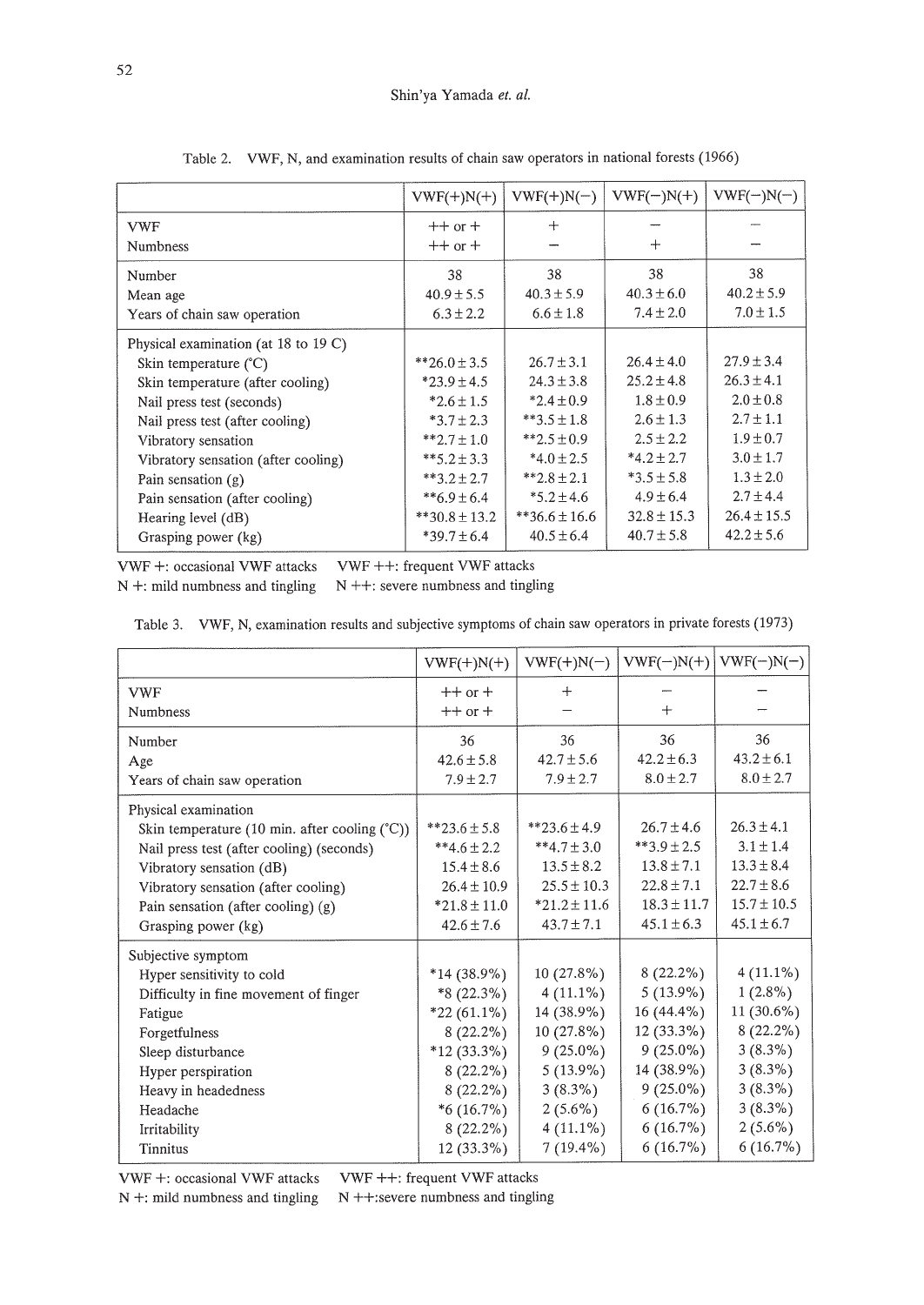|                                                              | $VWF(+)N(+)$    | $VWF(+)N(-)$    | $VWF(-)N(+)$     | $VWF(-)N(-)$    |
|--------------------------------------------------------------|-----------------|-----------------|------------------|-----------------|
| <b>VWF</b>                                                   | $++$ or $+$     | $+$             |                  |                 |
| <b>Numbness</b>                                              | $++$ or $+$     |                 | $+$              |                 |
| Number                                                       | 56              | 28              | 56               | 28              |
| Age (in years)                                               | $56.0 \pm 5.6$  | $56.4 \pm 5.1$  | $55.7 \pm 5.7$   | $54.8 \pm 6.3$  |
| Experience year of chain saw or chipping<br>hammer operation | $20.7 \pm 7.7$  | $21.6 \pm 7.1$  | $20.4 \pm 7.0$   | $20.3 \pm 8.1$  |
| Physical examination                                         |                 |                 |                  |                 |
| Skin temperature (°C) (after cooling)                        | $*16.8 \pm 2.1$ | $17.1 \pm 2.1$  | $18.6 \pm 2.1$   | $17.9 \pm 2.3$  |
| Vibratory sensation (dB)                                     | $*12.4 \pm 9.9$ | $6.6 \pm 8.6$   | $9.4 \pm 8.3$    | $6.9 \pm 9.8$   |
| Pain sensation $(g)$ (in finger)                             | $*$ \$9.5 ± 7.6 | $9.3 \pm 8.6$   | $**10.3 \pm 8.8$ | $4.5 \pm 5.8$   |
| Pain sensation (g) (in foot)                                 | **5.5 ± 6.6     | $*4.5 \pm 4.6$  | $***6.1 \pm 7.1$ | $2.4 \pm 2.8$   |
| Hearing level (dB)                                           | $53.8 \pm 19.0$ | $44.8 \pm 17.5$ | $45.2 \pm 21.3$  | $47.2 \pm 28.5$ |
| Subjective symptom                                           |                 |                 |                  |                 |
| Hyper sensitivity to cold                                    | **15 $(26.8)$   | **8 $(28.6)$    | 8(14.3)          | 0(0.0)          |
| Forgetfulness                                                | 16(28.6)        | 4(14.3)         | 16(28.6)         | 4(14.3)         |
| Sleep disturbance                                            | 8(14.3)         | 3(10.7)         | 4(7.1)           | 1(3.6)          |
| Hyper perspiration                                           | 12(21.4)        | 3(10.7)         | 7(12.5)          | 5(17.9)         |
| Heavy feeling in head                                        | $*8(14.3)$      | 0(0.0)          | 2(3.6)           | 0(0.0)          |
| <b>Tinnitus</b>                                              | $*13(23.2)$     | 4(14.3)         | 11(19.6)         | 1(3.6)          |
| Irritability                                                 | 8(14.3)         | 1(3.6)          | 6(10.7)          | 2(7.1)          |

Table 4. VWF, N, examination results and subjective symptoms of chain saw and chipping hammer operators in private forests and stone quaries (1986)

VWF +: occasional VWF attacks VWF ++: frequent VWF attacks

 $N +$ : mild numbness and tingling  $N + +$ : severe numbness and tingling

 $VWF(-)N(-)$ . Difference in age and years of operation of each group were not significant. The prevalence of subjective symptoms (stiff shoulders, fatigue, irritability and feelings of heavy headedness) remained higher (in descending order) in: VWF(+)N(+); VWF(-)N(+);  $VWF(+)N(-)$ , and  $VWF(-)N(-)$ . This descending order was different from that in progress, suggesting that N is an important factor in delayed recovery.

It was noticable that the prevalence of VWF remained higher in the sixties age group (40%) than in the fifties (21%), while the prevalence rate of numbness and tingling remained 24.1% in the sixties as well as 20.7% in the fifties group.

Significance of N appeared in Table 6 as well. This table shows the mean score of each group according to age and severity of numbness among 2193 patients. Difference of age at operation in the beginning and at present, and years of chain saw operation between  $N(-)$  group and the other groups in each age group were not significant. The mean score of subjective symptoms in each N group was higher in descending order of:  $N(++); N(+); N(-)$ . The score related to subjective symptoms in the upper extremities (pain in the hands, stiffness in the shoulders) was over 2.0 in N(++) group, and ranged from 2.0 to 1.5 in N(+) group in both the 50- and 60-year age brackets. The score of subjective symptoms related to the central nervous system (sleep disturbances, irritability, tinnitus) ranged from 2.0 to 1.5 in the  $N(++)$  group in both age categories.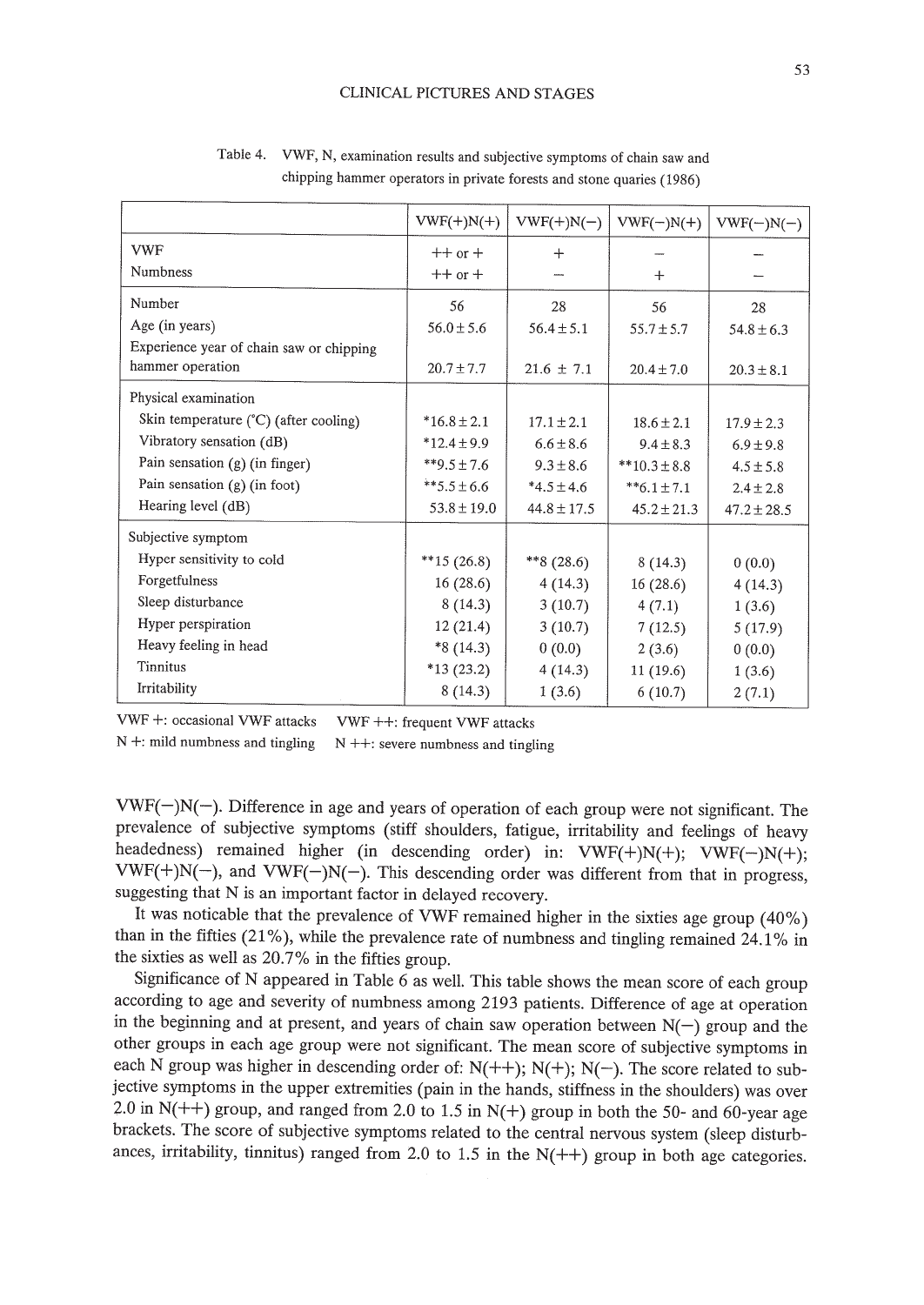|                                            | $50-VWF(+)N(+)$ | $50-VWF(+)N(-)$ | $50-VWF(-)N(+)$ | $50-VWF(-)N(-)$ |
|--------------------------------------------|-----------------|-----------------|-----------------|-----------------|
| <b>VWF</b>                                 | $++$ or $+$     | $^{+}$          |                 |                 |
| <b>Numbless</b>                            | $++$ or $+$     |                 | $+$             |                 |
| Number                                     | 77              | 202             | 122             | 559             |
| Mean age                                   | $55.9 \pm 2.3$  | $56.8 \pm 1.6$  | $55.7 \pm 2.5$  | $55.5 \pm 2.6$  |
| Years of chain saw operation               | $10.6 \pm 4.6$  | $9.5 \pm 4.6$   | $10.1 \pm 4.1$  | $10.0 \pm 4.4$  |
| Years after stopping vibration<br>exposure | $15.7 \pm 4.8$  | $*17.0 \pm 4.8$ | $15.8 \pm 4.0$  | $16.0 \pm 3.8$  |
| Subjective symptoms                        |                 |                 |                 |                 |
| Stiffness in shoulder                      | $**44(57.1\%)$  | 41 (20.3%)      | $**73(59.8\%)$  | $90(16.1\%)$    |
| Fatigue                                    | $*31 (40.3\%)$  | $12(5.9\%)$     | $**36(29.5\%)$  | $32(5.7\%)$     |
| Tinnitus                                   | $*16(20.8\%)$   | $17(8.4\%)$     | $**31(25.4\%)$  | $39(7.0\%)$     |
| Irritability                               | $*$ *23 (29.9%) | $4(2.0\%)$      | $*26(21.3\%)$   | 11 $(2.0\%)$    |
| Heavy headedness                           | $**18(23.4\%)$  | 13 $(6.4\%)$    | $*$ 20 (16.4%)  | $32(5.7\%)$     |

Table 5. VWF, N, and subjective symptoms of current and retired workers recognized as occupational vibration disease patients (2,193) over 10 years after stopping chain saw operation in national forests (1989)

|                                            | $60-VWF(+)N(+)$ | $60-VWF(+)N(-)$ | $60-VWF(-)N(+)$  | $60-VWF(-)N(-)$ |
|--------------------------------------------|-----------------|-----------------|------------------|-----------------|
| <b>VWF</b>                                 | $++$ or $+$     | $\pm$           |                  |                 |
| Numbness                                   | $++$ or $+$     |                 | $^{+}$           |                 |
| Number                                     | 163             | 330             | 134              | 606             |
| Mean age                                   | $64.1 \pm 2.7$  | $64.0 \pm 2.7$  | $64.2 \pm 2.8$   | $63.8 \pm 2.6$  |
| Years of chain saw operation               | $9.4 \pm 4.4$   | $9.5 \pm 4.4$   | $10.0 \pm 4.2$   | $10.1 \pm 4.3$  |
| Years after stopping vibration<br>exposure | $17.3 \pm 4.8$  | $17.5 \pm 4.3$  | $16.4 \pm 4.0$   | $16.8 \pm 4.2$  |
| Subjective symptoms                        |                 |                 |                  |                 |
| Stiffness in shoulder                      | $*84(51.5\%)$   | $*63(19.1\%)$   | $*$ $62(46.3\%)$ | 82 (13.5%)      |
| Fatigue                                    | $*$ 52 (31.9%)  | $25(7.6\%)$     | $**35(26.1\%)$   | 28 $(4.6\%)$    |
| Tinnitus                                   | $*51(31.3\%)$   | $*47(14.2\%)$   | $**38(28.4\%)$   | 58 (9.6%)       |
| Irritability                               | **30 $(18.4\%)$ | $12(3.6\%)$     | $*17(12.7\%)$    | $14(2.3\%)$     |
| Heavy headedness                           | $**35(21.5\%)$  | 15 $(4.6\%)$    | $*$ 20 (14.9%)   | $29(4.8\%)$     |

VWF +: occasional VWF attacks VWF ++: frequent VWF attacks

 $N +$ : mild numbness and tingling  $N +$ : severe numbness and tingling

Difference of mean score for each subjective symptom between both the 50- and 60-year age group were almost the same.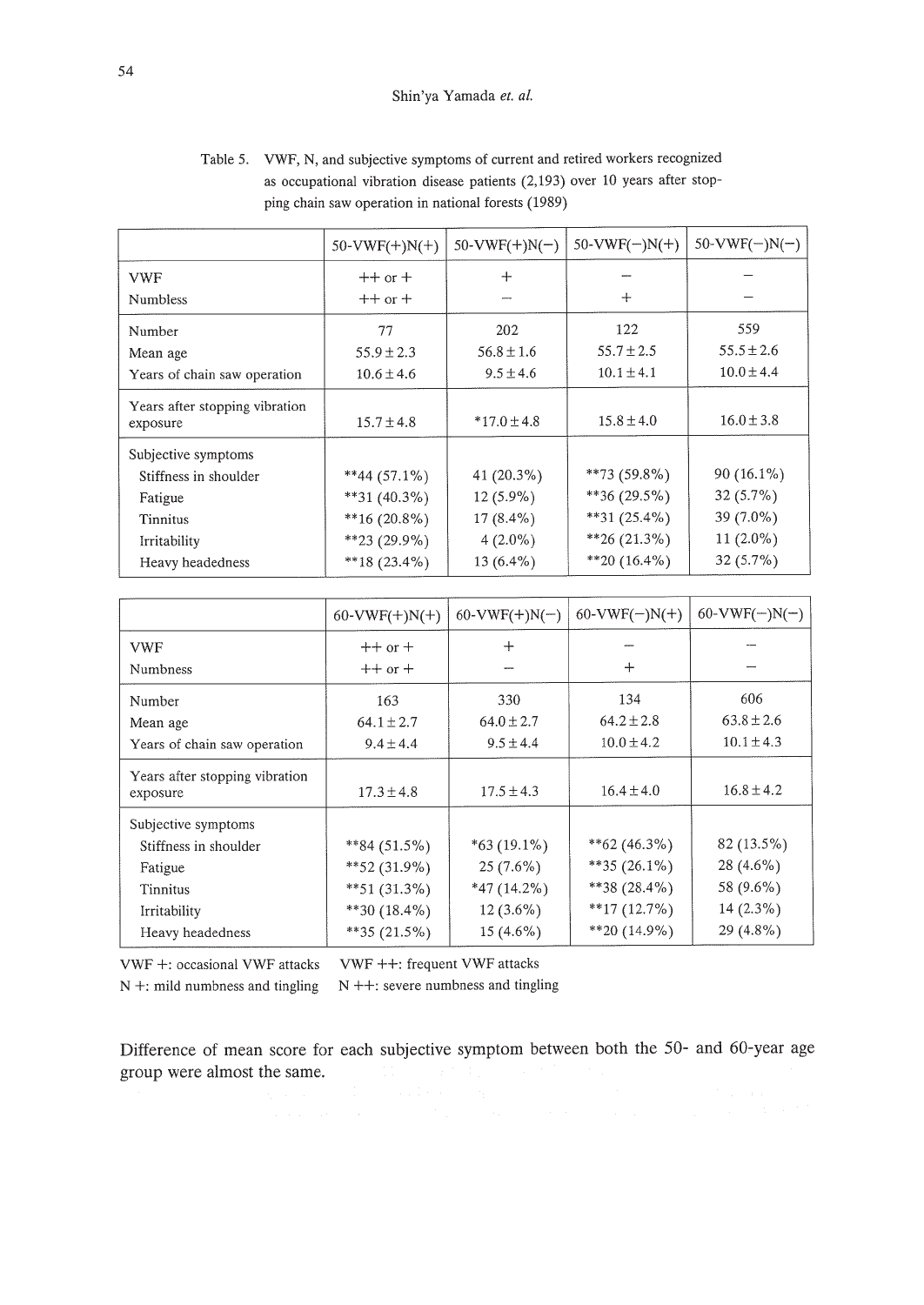|                                 | $60s - N++$          | $60s-N+$ | $60s-N-$ | $50s-N++$                   | $50s-N+$ | $50s-N-$ |
|---------------------------------|----------------------|----------|----------|-----------------------------|----------|----------|
| No. (Total=2,193)               | 297                  | 655      | 281      | 199                         | 469      | 292      |
| Numbness & tingling             | $++$                 | $+$      |          | $++$                        | $+$      |          |
| VWF & cold                      | 2.1                  | 1.6      | 1        | 1.6                         | 1.4      | 0.9      |
| Age                             | 64.2                 | 63.9     | 63.7     | 55.8                        | 55.8     | 55.5     |
| Age (at beginning of operation) | 37.5                 | 36.7     | 36.6     | 29.8                        | 29.8     | 29.1     |
| Years of chain saw operation    | 9.7                  | 10.0     | 9.5      | 10.3                        | 10.0     | 9.4      |
| Subjective symptoms             |                      |          |          |                             |          |          |
| Pain in arm                     | $\bullet 2.7$        | O1.8     | 1.1      | $\bullet$ 2.7               | O1.9     | 1.0      |
| Stiffness in shoulder           | Q2.3                 | O1.7     | 1.2      | Q2.4                        | O1.8     | 0.2      |
| Fatigue                         | $\bullet$ 2.0        | O1.5     | 0.9      | Q2.1                        | O1.5     | 0.8      |
| Pain in back                    | $\bullet$ 2.0        | O1.6     | 1.0      | O1.9                        | O1.6     | 1.1      |
| Hypesthesia                     | O1.9                 | 1.4      | 0.5      | O1.8                        | 1.2      | 0.3      |
| Sleep disturbance               | O1.8                 | 1.2      | 0.6      | O1.8                        | 1.2      | 0.5      |
| Irritability                    | O1.5                 | 1.1      | 0.4      | O1.6                        | 1.0      | 0.4      |
| <b>Tinnitis</b>                 | O1.6                 | 1.3      | 0.8      | O1.5                        | 1.1      | 0.7      |
| Hearing disturbance             | O1.7                 | 1.3      | 0.8      | 1.3                         | 1.0      | 0.6      |
| Heavy headedness                | 1.4                  | 0.9      | 0.4      | 1.4                         | 0.9      | 0.5      |
| Numbness & tingling;            | Score of VWF & cold: |          |          | Score of subjectie symptom; |          |          |

Table 6. Data on subjective symptoms of 2,193 patients in national forests (1989)

| Numbness & tingling; | Score of VWF & cold:       | Score of subjectie symptor |
|----------------------|----------------------------|----------------------------|
| $+$ : mild.          | $0:$ none,                 | $0:$ none,                 |
| $++:$ severe         | 1: cold without VWF.       | $1:$ slight,               |
|                      | 2: occasional VWF attacks. | $2:$ mild,                 |
|                      | 3: frequent VWF attacks    | 3: severe                  |
|                      |                            |                            |

# DISCUSSION

The earlier-reported<sup>1,2)</sup> dose-response correlations between symptoms and vibration exposure were the same as shown in Table 1. It is clear epidemiologically that long term vibration increases abnormality in examination results and preavalence of subjective symptoms.

Clinically among groups matched by age and years of vibrating tool operation, VWF and N show a close correlation with abnormality in examination findings and prevalence of subjective symptoms, as shown in Tables 2, 3, and 4. Such changes were notable in the descending order of VWF(+)N(+), VWF(+)N(-), and VWF(-)N(+), as compared to VWF(-)N(-).

Abnormality in sensorineural function appears in  $VWF(-)N(+)$ , while in circulatory function it appears in VWF(+)N(-). Such abnormality has a high incidence in VWF(+)N(+). Muscle function disorder appears only in severe cases.

Subjective symptoms are localized in the hand and arm in the early stage. It is clear that numbness and tingling (N) are the first signs of vibration syndrome. The presence of VWF plays an especially important role in the appearance of subjective symptoms. As the severity of VWF and N increases, hypersensitivity to cold, sleep disturbance, feelings of heavy headednesss and tinnitus appear. In recovery, as shown in the 1989 test, VWF(+)N(+) and VWF(-)N(+), i.e., the N(+) group showed a high prevalence of fatigue, stiff shoulders, tinnitus, irritability and feelings of heavy headedness. The presence of numbness and tingling in the hand and arm was more significant than VWF in the recovery phase.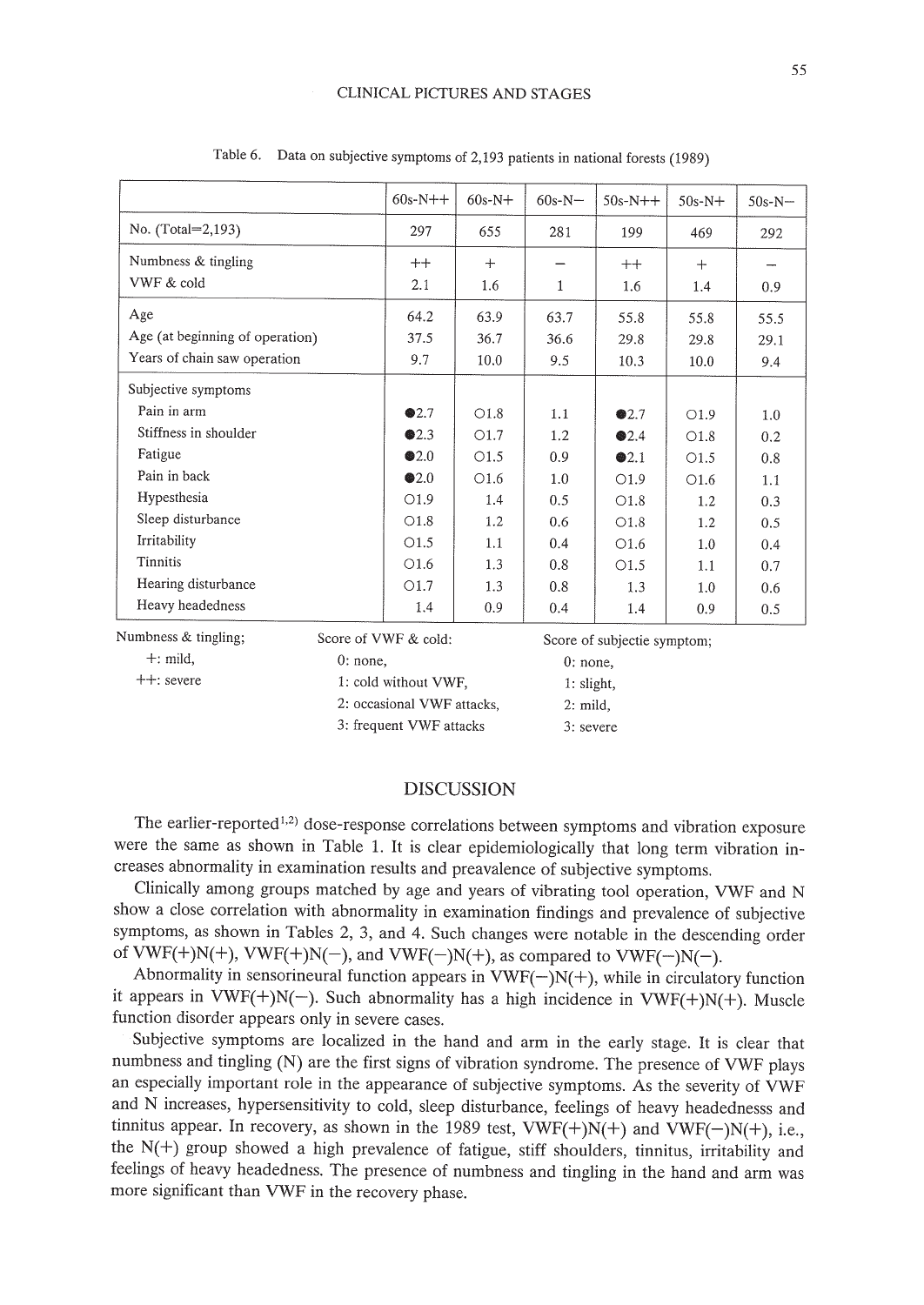In discussing the pathophysiological features of vibration syndrome, many researchers have noted the presence and significance of its subjective symptoms.<sup>7-10</sup> These studies demonstrated that subjective symptoms related to the central nervous system are clearly present in  $VWF(+)N(+)$  during the progress and in  $N(+)$  during the recovery.

These results suggest the following evolution in the progression of vibration syndrome. The first stage of vibration is  $VWF(-)N(-)$ , and the second is  $VWF(-)N(+)$  or  $VWF(+)N(-)$ . Workers with hypersensitivity to vibration and cold suffer VWF, i.e. VWF $(+)N(-)$ . The third is  $VWF(+)N(+)$  and the forth is severe  $VWF(+)N(+)$  containing  $VWF++$  and  $N++$ .

"Taylor & Pelmear's Classification of the Stages of Vibration Syndrome" appeared in Europe in 1968, and was replaced by the Stockholm Classification<sup>3,4)</sup> in 1986. The former work looked into the "Condition of Digits" (VWF, numbness and tingling) and "Work and Social Interference"; the later made a distinction between vascular and neurological components in the "Condition of Digits," and went on to describe the "Classification of Cold-Induced Raynaud's Phenomenon and the "Classification of Sensorineural Affects" ("Work and Social Interference" was deleted). Our description is characteristic in its combination of grades of VWF and N.

Why is there more abnormality in examination findings and prevalence rate of subjective symptoms in workers with  $VWF(+)N(+)$  in progress? Why is there a higher prevalence rate of subjective symptoms in patients with  $N++$  or  $N+$  in the recovery?

In the disease progression, long-term vibration exposure elevated the activity of the blood vessel walls and autonomic nervous system to cold, and these effects promoted vasoconstriction of peripheral blood vessels and a drop in skin temperature, whereas a direct effect of vibration exposure and circulatory disturbance caused peripheral nervous disturbances. Cold signals due to low skin temperature and VWF, and pain and/or numbness signals due to peripheral nervous disturbances from the hand to the central nervous system, may mediate the activity of the autonomic nervous system. Such repeated, long-term feedback is characteristic of vibration syndrome. In 1990, Nakamoto et al.<sup>11</sup> reported a marked increase in plasma NA concentration following exposure to cold among workers with VWF and numbness. This suggests that long-term cold and pain signal activate autonomic nervous system reacting to the cold exposure.

It is noteworthy that Tables 2, 3, and 4 show some workers with  $VWF(+)N(+)$  and others with VFW( $-)N(-)$ , although their ages and years of tool operation were the same. This suggests the existence of individual differences in sensitivity to vibration and cold.

### **CONCLUSIONS**

Our investigation into the correlations among examination findings, subjective symptoms, stages in progress of vibration syndrome and vibration exposure in surveys conducted over the years may be summarized as follows:

1. As the use of vibration tools proliferated, there was a corresponding increase in the prevalence of VWF and numbness as well as other symptoms related to the extremities and the central nervous system. 2. In the progression of the disorder among workers of the same age and with equal years of tool operation, changes in examination findings and subjective symptoms appeared at a clearly higher rate in VWF(+)N(+) and a slightly higher rate in VWF(+)N(-) as compared to  $VWF(-)N(-)$ . 3. In the recovery, long after the cessation of vibration exposure, subjective symptoms remained at a higher rate in  $N(+)$  than in VWF(+). 4. The progress of vibration syndrome was tracked from VWF(-)N(-) to VWF(+ or -)N(+ or -) and, finally, to  $VWF(+ or ++)N(+ or ++)$ . 5. The reason why changes in examination findings and subjective symptoms appear so markedly in  $VWF(+)N(+)$  may relate to the hyperactivity of the auton